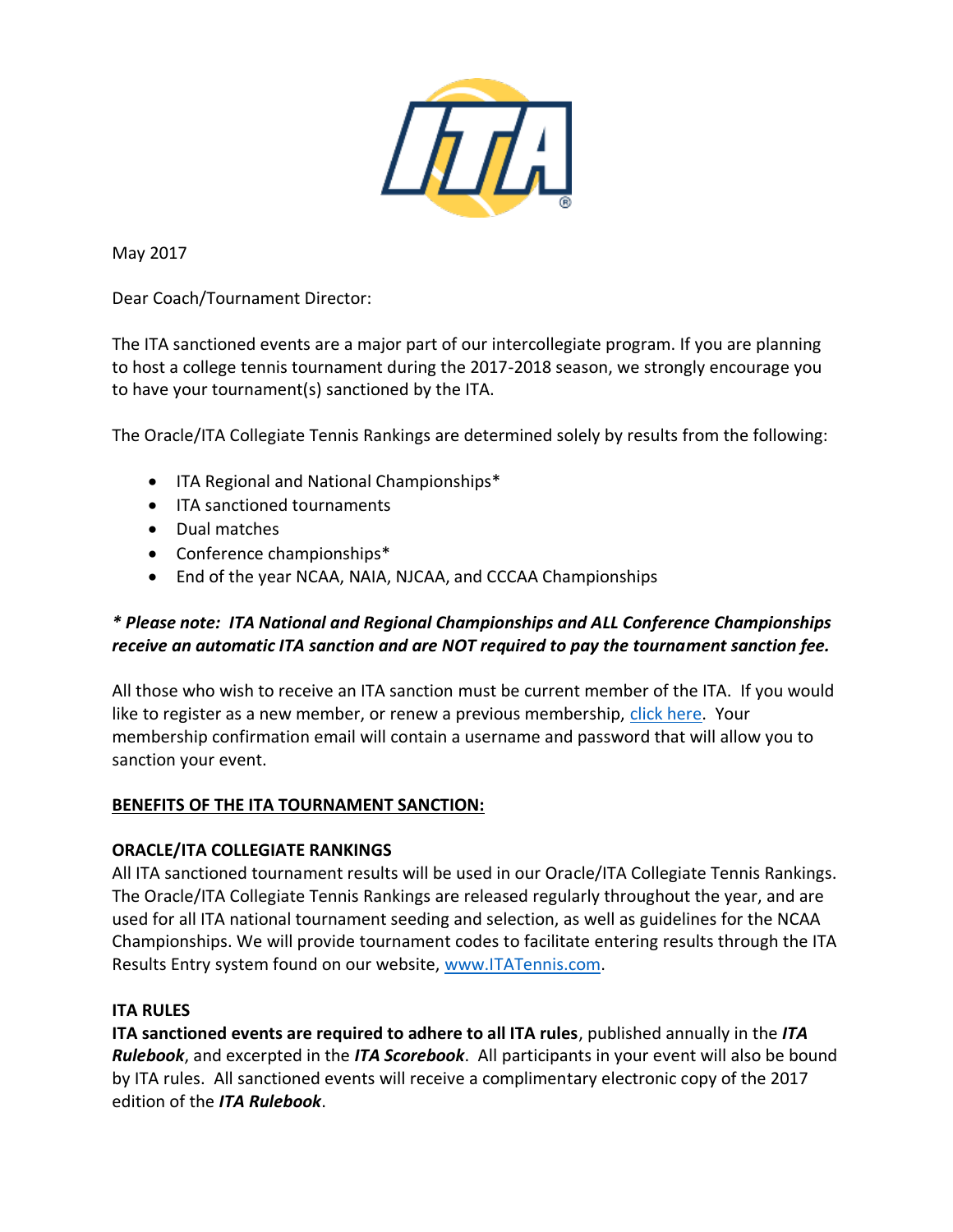#### **WILSON TENNIS BALLS**

ITA sanctioned events receive our special discounted tournament rates when ordering Wilson balls, the official tennis ball of the ITA. Unless an event receives financial sponsorship from another tennis ball company, all ITA sanctioned events must use Wilson balls. We strongly encourage you to purchase additional Wilson balls for your sanctioned event. To place an order, please email or call Wilson Sporting Goods representative Michelle Magsamen [\(Michelle.magsamen@wilson.com](mailto:Michelle.magsamen@wilson.com) or 800-669-8605).

### **ELECTRONIC DRAW SHEETS**

The ITA will also provide all sanctioned events with electronic draw sheets in Microsoft Excel format. Flighted, compass and regular draw formats are provided.

### **ITA WEBSITE LISTING & RESULTS LISTING**

All ITA sanctioned events are listed on our ITA website. If possible, submit your event results electronically so that we can provide a link to your school's website for viewing.

### **SAVE MONEY ON AIR TRANSPORTATION**

All ITA sanctioned events are eligible to receive our special discounted rates for air travel through Anthony Travel, Inc., the official travel management group of the ITA. Please call 1-877- 284-2254 for assistance or visit the website at<http://www.anthonytravel.com/>

#### **SAVE MONEY ON CLOTHING AND SHOES**

All ITA sanctioned tournaments are eligible to receive our special discounted rates on shoes and clothing through Tennis Warehouse, the official shoe and clothing supplier of the ITA. For further information please call 1-800-833-6647 or visit the website at [http://www.tennis](http://www.tennis-warehouse.com/)[warehouse.com/.](http://www.tennis-warehouse.com/)

#### **HOW-TO SANCTION YOUR TOURNAMENT**

We are currently in the process of formulating our 2017-2018 Sanctioned Tournament Calendar. If you would like to receive an ITA sanction for your 2017-2018 event, please go to our website, [www.itatennis.com](http://www.itatennis.com/) and click on "Sanctioned Tournaments" under the "Events" tab. Remember that in order to sanction your event you or your organization must be a current member of the ITA. Please call Chris Eriksson (602-687-6381) if you have any questions concerning the sanctioning process – or if you would like additional information about the ITA.

All sanction fees must be paid by credit card at the time of sanctioning. The fee for an official ITA sanction is:

**Small College single gender event - \$45.00**

**Small College men's and women's event - \$90.00**